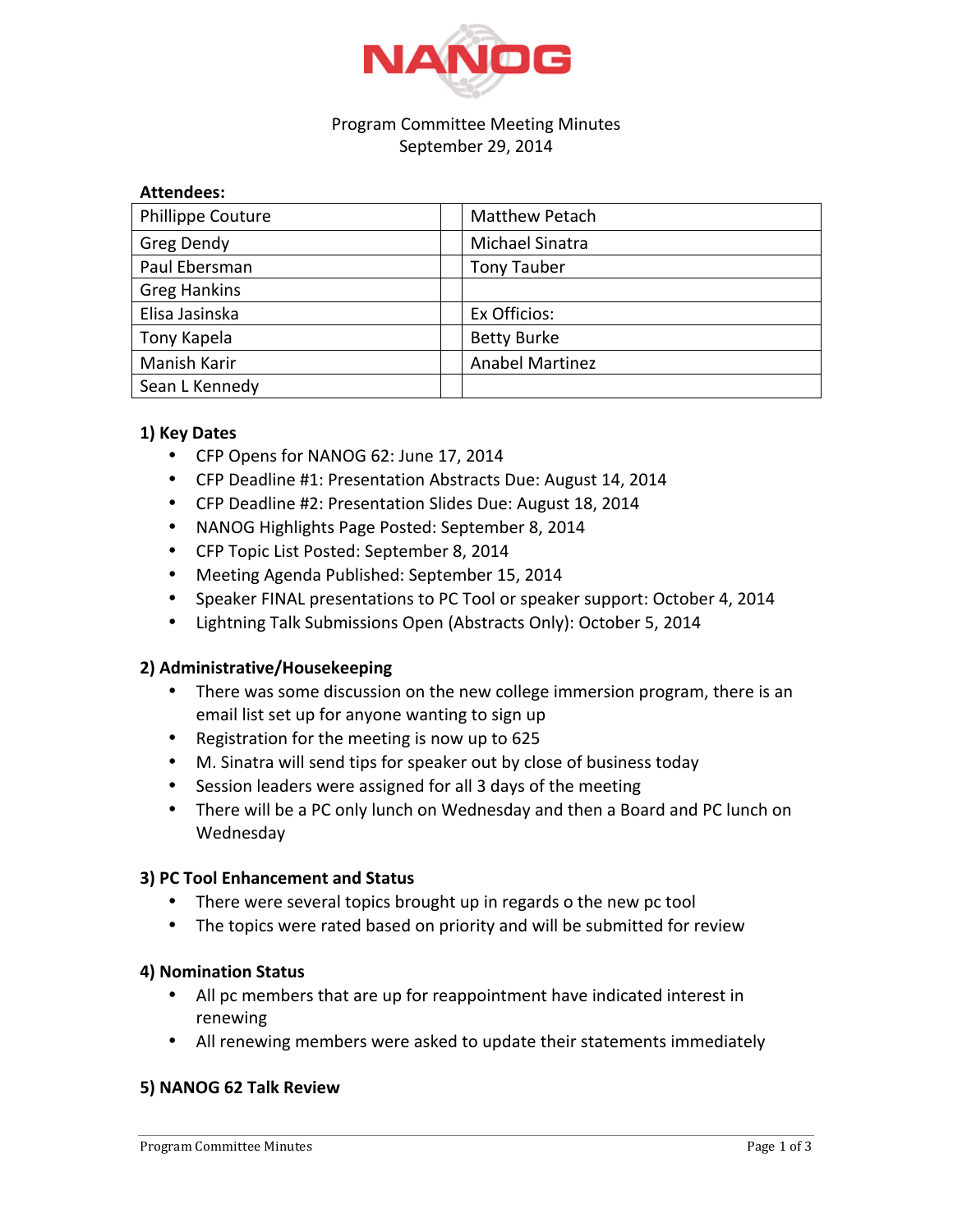

- Talk 1 Placeholder
- Talk 2 Accepted
- Talk  $3 -$  Still nee slides, M. Sinatra will follow up
- Talk  $4 -$  Accepted
- Talk  $5 -$  This will be a track
- Talks 6 Provisional accept
- Talks  $7 No$  progress defer for now
- Talk 8 Provisional accept Author is at an event, and will have slides in immediately upon his return
- Talk 9 Accepted
- Talk 10 Accepted
- Talk  $11 -$  No update
- Talk  $12 -$  Accepted
- Talk  $13 -$  Will most likely decline this talk
- Talk 14 Accepted and will coordinate with talk 15
- Talk 15 Accepted and will coordinate with talk 14
- Talk  $16/17$  Double entry, talk 16 was deleted reviews needed for talk 17
- Talk  $18 -$  Accepted
- Talk  $19$  Slides still needed, possible that this could be a research track
- Talk 20 Accepted
- Talk 21 Accepted
- Talk  $22 No$  update, may withdraw
- Talk  $23 E$ . Jasinska followed up and this talk will be withdrawn
- Talk 24 May need to defer for a bit or until 63
- Talk  $25 -$  Need to defer for a few days
- Talk 26 Withdrawn, could be moved to peering
- Talk  $27 -$  Accepted
- Talk 28 Accepted
- Talk 29 Accepted
- Talk 30 Accepted
- Talk 32 Accepted and paired with talk 42
- Talk 33 Provisionally accept
- Talk  $35 -$  Accepted
- Talk 36 Need slides to rate
- Talk 37 Accepted
- Talk  $40 -$  Withdrawn
- Talk  $41 T$ . Tauber will follow up with speaker
- Talk 42 Accepted
- Talk  $43$  Could go in security track
- Talk 44 Accepted and paired with talk 32
- Talk  $45 -$  Accepted